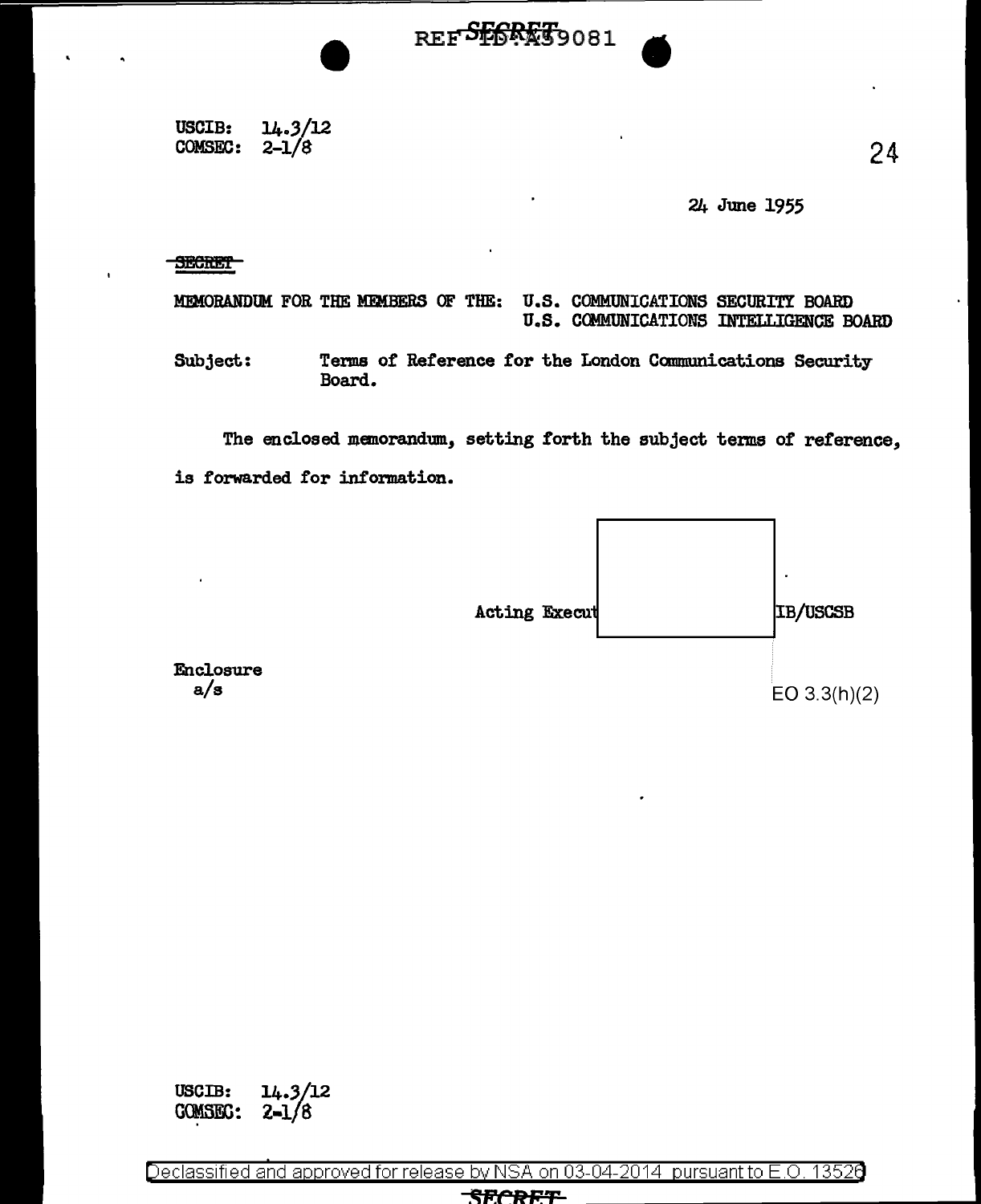REFSEGREE9081

**SECRET** 

LONDON COMMUNICATIONS SECURITY AGENCY

c/o ROCH *9,* 

FOREIGN OFFICE, S.W.1.

1st June, 1955.

Reference: BJ01/7236

With reference to this Agency's letter L/AB15/4216 of 15th June, 1954, the Cypher Policy Board has now been dissolved and the overall responsibility for U.K. Communications Security has been transferred to the Chiefs of Staff, with whom the Permanent Secretary to the Treasury and the Permanent Under Secretary of State, Foreign Office, will sit tor this purpose. The Permanent Secretary to the Treasury will represent the interests of the other Civil Departments.

The first paragraph of the terms of reference of the London Communications Security- Board has been amended accordingly; a revised *cow* is attached as Appendix A.

When matters affecting Civil Departments, who are not regular members of the LCSB, are to be discussed by that Board (or by its supporting committee or by panels advising the Director LCSA), the Director LCSA will ensure that such Departments are consulted and invited to attend meetings as necessary.

/s/ tor Director

PL 86-36/50 USC 3605

AR

Lt. General Ralph J. Canine, Director, National Security- Agency, Washington.

Copy- to: SUSLO LONDON.

Enclosure with USCIB  $14.3/12$  (COMSEC 2-1/8) dtd  $24$  June 1955.

# *SECRET*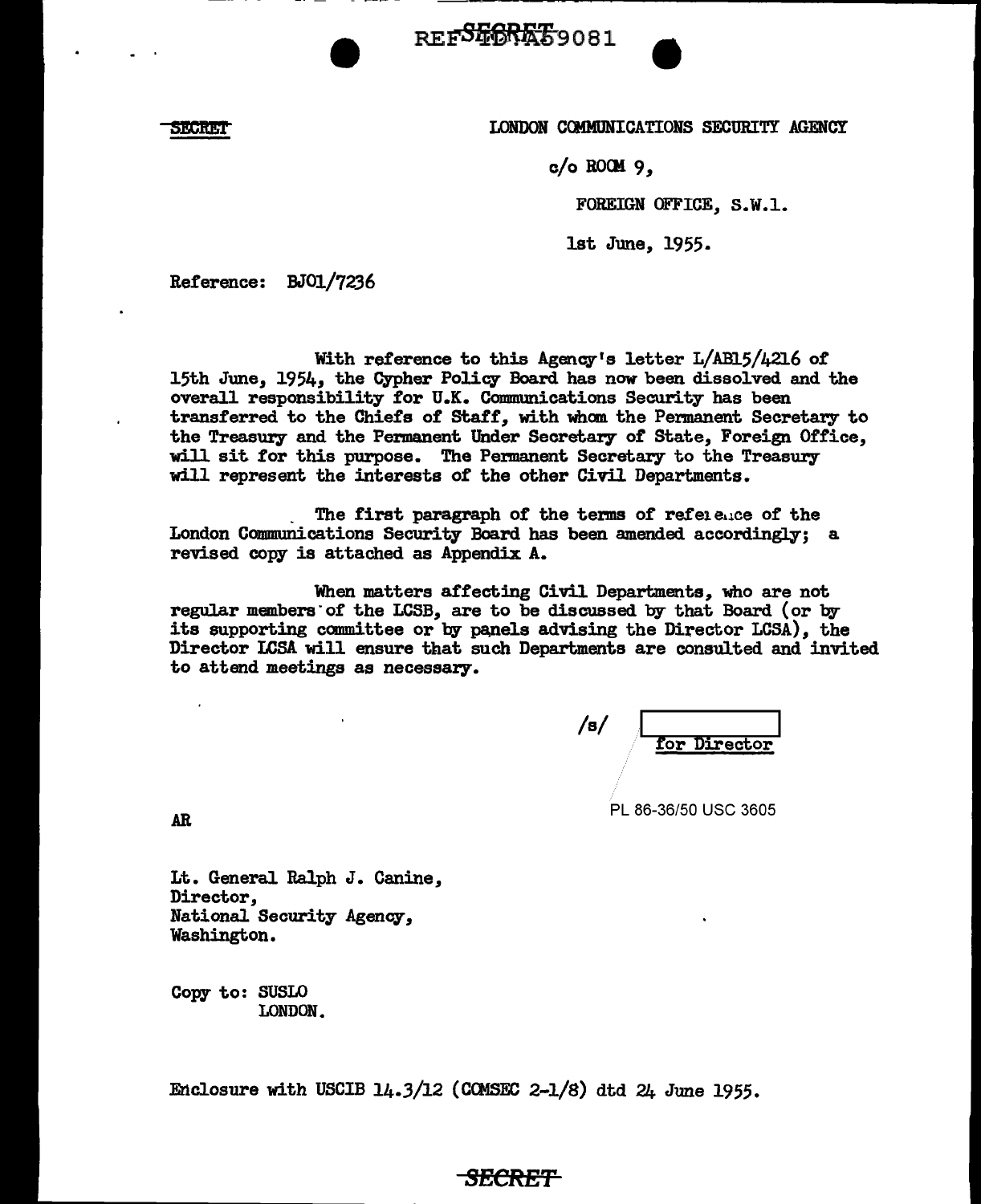**REFREE: A5908** 

Appendix A

# LONDON COMMUNICATIONS SECURITY BOARD

#### TERMS OF REFERENCE

The London Communications Security Board shall be responsible to the Chiefs of Staff (with whom the Permanent Secretary to the Treasury and the Permanent Under Secretary of State, Foreign Office, will sit for this purpose):

(a) for deciding questions of policy regarding:

•

- (i) the security of communications and non-communications transmissions (see para. 2 below);
- (ii) the supply (including research, development and production) of all cryptographic material and equipment, in consultation with the D.R.P.C. and the appropriate supply agency; and
- (iii) the security aspects of communications and radio deception regarding British and Allied intentions and dispositions; .
- (b) for co-ordinating the demands for all cryptographic material and equipment by the U.K. Services and Civil Government Departments;
- (c) for authorising the release of information on the above subjects and of cryptographic systems, principles, equipment and procedures to:
	- (i) British Government Agencies, Public Corporations and Commercial Firms;
	- (ii) Commonwealth Governments (in consultation with the Commonwealth Relations Office);
	- (iii) Foreign Governments (in consultation with the Foreign Office);
	- (iv) International Agencies (in consultation with the Foreign Office);
- (d) in consultation with the Foreign Office or the Commonwealth Relations Office, for representing the views of  $H<sub>n</sub>$ .G. to, and concluding agreements with, other governments or agencies of other governments in this field.

2. The security of communications and non-communications transmissions includes:-

- (a) the security of cryptographic systems, principles and procedures;
- (b) the security of all systems, practices and procedures used in communications and non-communications transmissions;
- (c) the physical security of cryptographic material and equipment at all stages; and
- (d) the standards of security applicable to personnel engaged on the development, production or use of cryptographic material or equipment. SECRET